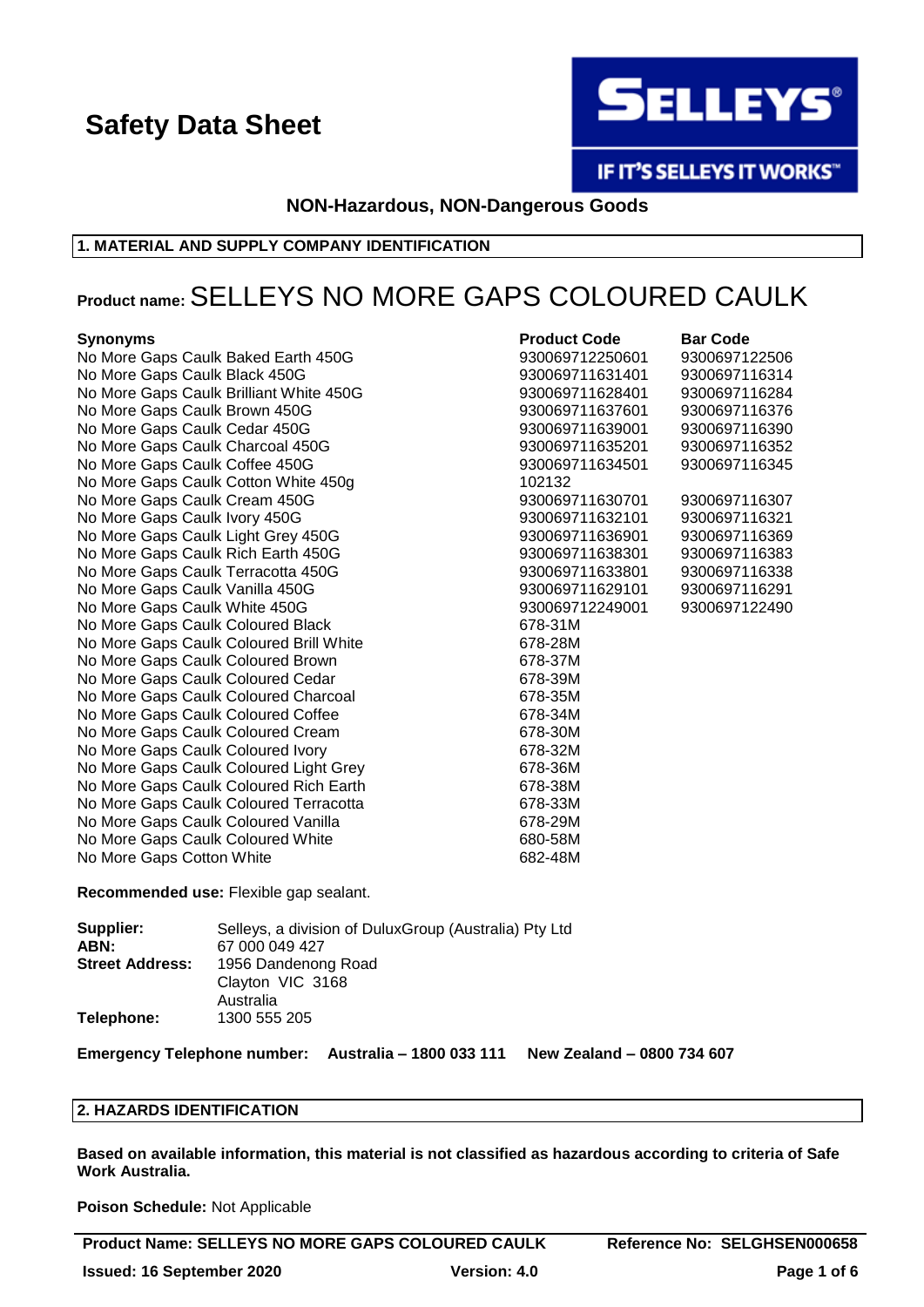

# **DANGEROUS GOOD CLASSIFICATION**

Not classified as Dangerous Goods by the criteria of the "Australian Code for the Transport of Dangerous Goods by Road & Rail" and the "New Zealand NZS5433: Transport of Dangerous Goods on Land".

| 3. COMPOSITION INFORMATION                                           |        |                   |
|----------------------------------------------------------------------|--------|-------------------|
| <b>CHEMICAL ENTITY</b>                                               | CAS NO | <b>PROPORTION</b> |
| Ingredients determined to be non-hazardous or below reporting limits |        | 100 % (w/w)       |
|                                                                      |        | 100%              |

# **4. FIRST AID MEASURES**

If poisoning occurs, contact a doctor or Poisons Information Centre (Phone Australia 131 126, New Zealand 0800 764 766).

**Inhalation:** Remove victim from exposure - avoid becoming a casualty. Remove contaminated clothing and loosen remaining clothing. Allow patient to assume most comfortable position and keep warm. Keep at rest until fully recovered. Seek medical advice if effects persist.

**Skin Contact:** If skin or hair contact occurs, remove contaminated clothing and flush skin and hair with running water. If swelling, redness, blistering or irritation occurs seek medical assistance.

**Eye contact:** If in eyes wash out immediately with water. In all cases of eye contamination it is a sensible precaution to seek medical advice.

**Ingestion:** Rinse mouth with water. If swallowed, do NOT induce vomiting. Give a glass of water to drink. Never give anything by the mouth to an unconscious patient. If vomiting occurs give further water. Seek medical advice.

**PPE for First Aiders:** Wear safety shoes, overalls, gloves, safety glasses. Available information suggests that gloves made from nitrile rubber should be suitable for intermittent contact. However, due to variations in glove construction and local conditions, the user should make a final assessment. Always wash hands before smoking, eating, drinking or using the toilet. Wash contaminated clothing and other protective equipment before storing or re-using.

**Notes to physician:** Treat symptomatically.

## **5. FIRE FIGHTING MEASURES**

**Hazchem Code:** Not applicable.

**Suitable extinguishing media:** If material is involved in a fire use water fog (or if unavailable fine water spray), alcohol resistant foam, standard foam, dry agent (carbon dioxide, dry chemical powder).

**Specific hazards:** Non-combustible material.

**Fire fighting further advice:** Not combustible, however following evaporation of aqueous component residual material can burn if ignited.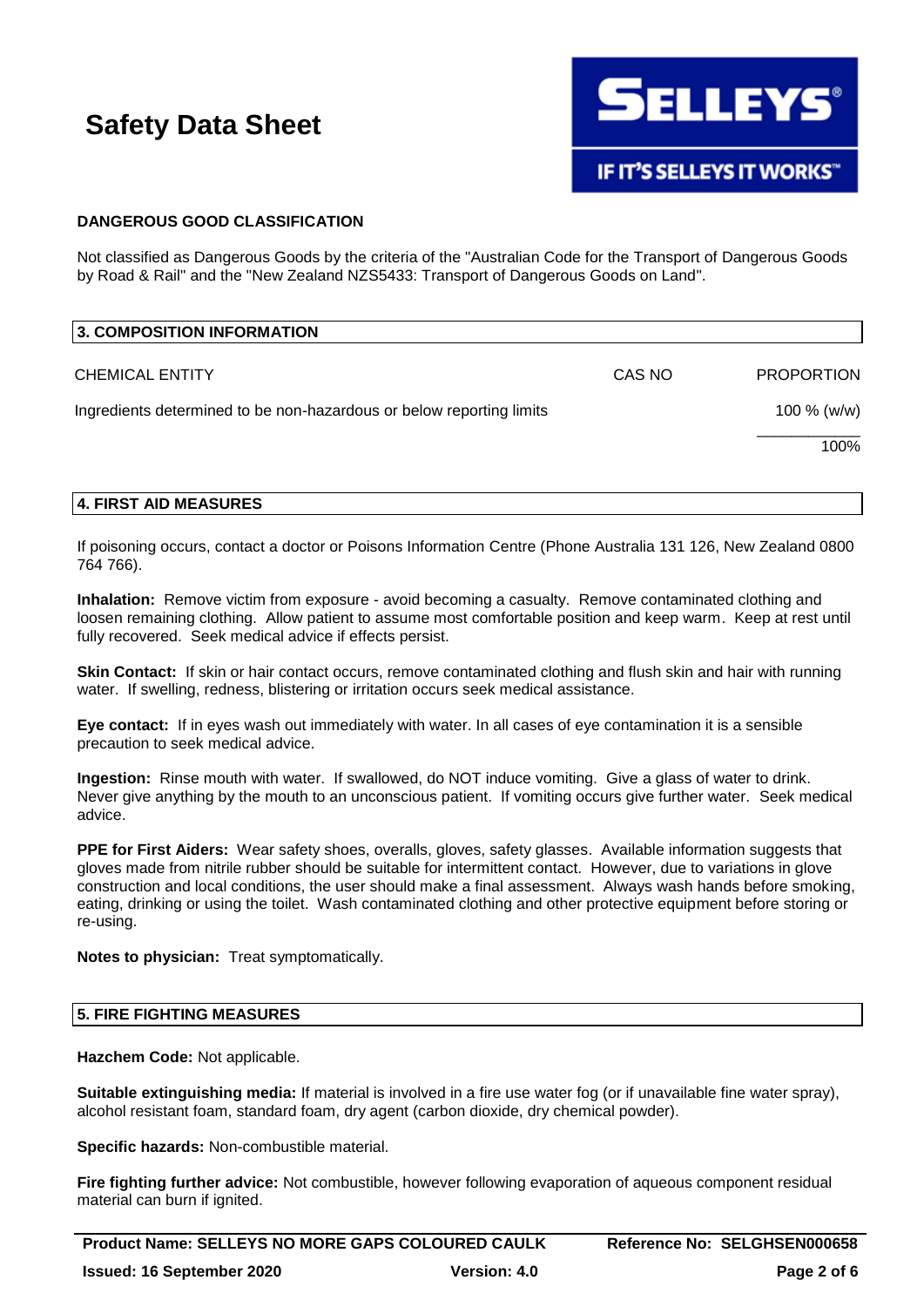**SELLEYS®** 

**IF IT'S SELLEYS IT WORKS"** 

### **6. ACCIDENTAL RELEASE MEASURES**

#### **SMALL SPILLS**

Wear protective equipment to prevent skin and eve contamination. Avoid inhalation of vapours or dust. Wipe up with absorbent (clean rag or paper towels). Collect and seal in properly labelled containers or drums for disposal.

#### **LARGE SPILLS**

Clear area of all unprotected personnel. Slippery when spilt. Avoid accidents, clean up immediately. Wear protective equipment to prevent skin and eye contamination and the inhalation of dust. Work up wind or increase ventilation. Cover with damp absorbent (inert material, sand or soil). Sweep or vacuum up, but avoid generating dust. Collect and seal in properly labelled containers or drums for disposal. If contamination of crops, sewers or waterways has occurred advise local emergency services.

#### **Dangerous Goods - Initial Emergency Response Guide No:** Not applicable

### **7. HANDLING AND STORAGE**

**Handling:** Avoid eye contact and repeated or prolonged skin contact. Avoid inhalation of dust.

**Storage:** Store in a cool, dry, well-ventilated place and out of direct sunlight. Store away from foodstuffs. Store away from incompatible materials described in Section 10. Store away from sources of heat and/or ignition. Keep container standing upright. Keep containers closed when not in use - check regularly for spills.

#### **8. EXPOSURE CONTROLS / PERSONAL PROTECTION**

**National occupational exposure limits:** No value assigned for this specific material by Safe Work Australia.

**Biological Limit Values:** As per the "National Model Regulations for the Control of Workplace Hazardous Substances (Safe Work Australia)" the ingredients in this material do not have a Biological Limit Allocated.

**Engineering Measures:** Natural ventilation should be adequate under normal use conditions.

**Personal Protection Equipment:** SAFETY SHOES, OVERALLS, GLOVES, SAFETY GLASSES.

Wear safety shoes, overalls, gloves, safety glasses. Available information suggests that gloves made from nitrile rubber should be suitable for intermittent contact. However, due to variations in glove construction and local conditions, the user should make a final assessment. Always wash hands before smoking, eating, drinking or using the toilet. Wash contaminated clothing and other protective equipment before storing or re-using.

**Hygiene measures:** Keep away from food, drink and animal feeding stuffs. When using do not eat, drink or smoke. Wash hands prior to eating, drinking or smoking. Avoid contact with clothing. Avoid eye contact and repeated or prolonged skin contact. Avoid inhalation of dust. Ensure that eyewash stations and safety showers are close to the workstation location.

# **9. PHYSICAL AND CHEMICAL PROPERTIES**

**Form:** Paste **Colour:** Various **Odour:** Mild

**Solubility:** Insoluble in water **Specific Gravity:** 1.50 - 1.60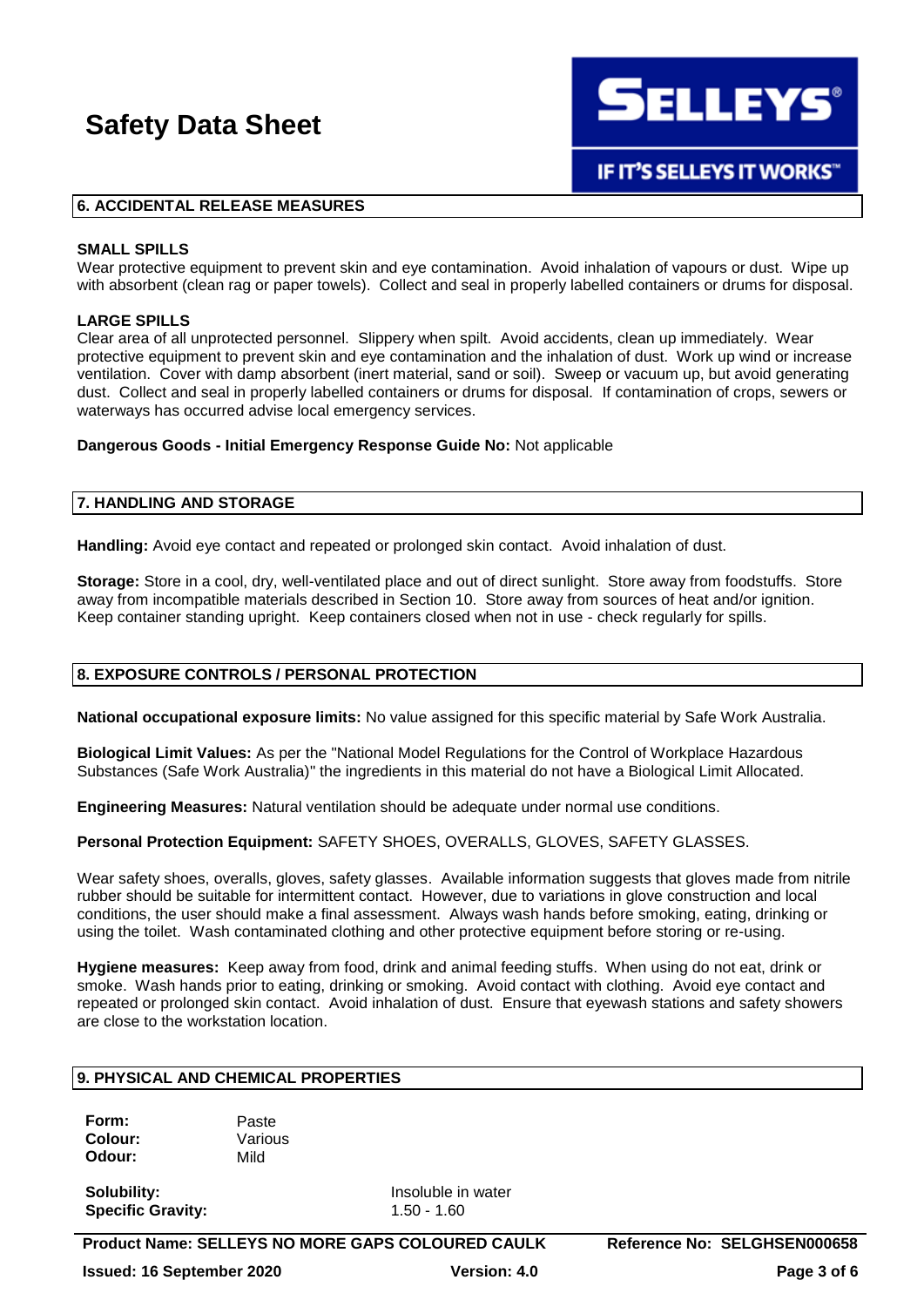

# **IF IT'S SELLEYS IT WORKS"**

**Relative Vapour Density (air=1):** >1 **Vapour Pressure (20 °C):** N Av **Flash Point (°C):** N App **Flammability Limits (%):** N App **Autoignition Temperature (°C):** N Av **Melting Point/Range (°C):** N Av **Boiling Point/Range (°C):** N Av **pH:** N Av **Viscosity:**  $>14$  mm<sup>2</sup>/sec @ 40 °C **Total VOC (g/Litre):** N Av

(Typical values only - consult specification sheet)  $N Av = Not available, N App = Not applicable$ 

# **10. STABILITY AND REACTIVITY**

**Chemical stability:** This material is thermally stable when stored and used as directed.

**Conditions to avoid:** Elevated temperatures and sources of ignition.

**Incompatible materials:** Oxidising agents.

**Hazardous decomposition products:** Oxides of carbon and nitrogen, smoke and other toxic fumes.

**Hazardous reactions:** No known hazardous reactions.

# **11. TOXICOLOGICAL INFORMATION**

No adverse health effects expected if the product is handled in accordance with this Safety Data Sheet and the product label. Symptoms or effects that may arise if the product is mishandled and overexposure occurs are:

#### **Acute Effects**

**Inhalation:** Material may be an irritant to mucous membranes and respiratory tract.

**Skin contact:** Contact with skin may result in irritation.

**Ingestion:** Swallowing can result in nausea, vomiting and irritation of the gastrointestinal tract.

**Eye contact:** May be an eye irritant. Exposure to the dust may cause discomfort due to particulate nature. May cause physical irritation to the eyes.

#### **Acute toxicity**

**Inhalation:** This material has been classified as non-hazardous. Acute toxicity estimate (based on ingredients):  $LC50 > 5$  ma/L

**Skin contact:** This material has been classified as non-hazardous. Acute toxicity estimate (based on ingredients): >2,000 mg/Kg bw

**Ingestion:** This material has been classified as non-hazardous. Acute toxicity estimate (based on ingredients): >2,000 mg/Kg bw

**Corrosion/Irritancy:** Eye: this material has been classified as not corrosive or irritating to eyes. Skin: this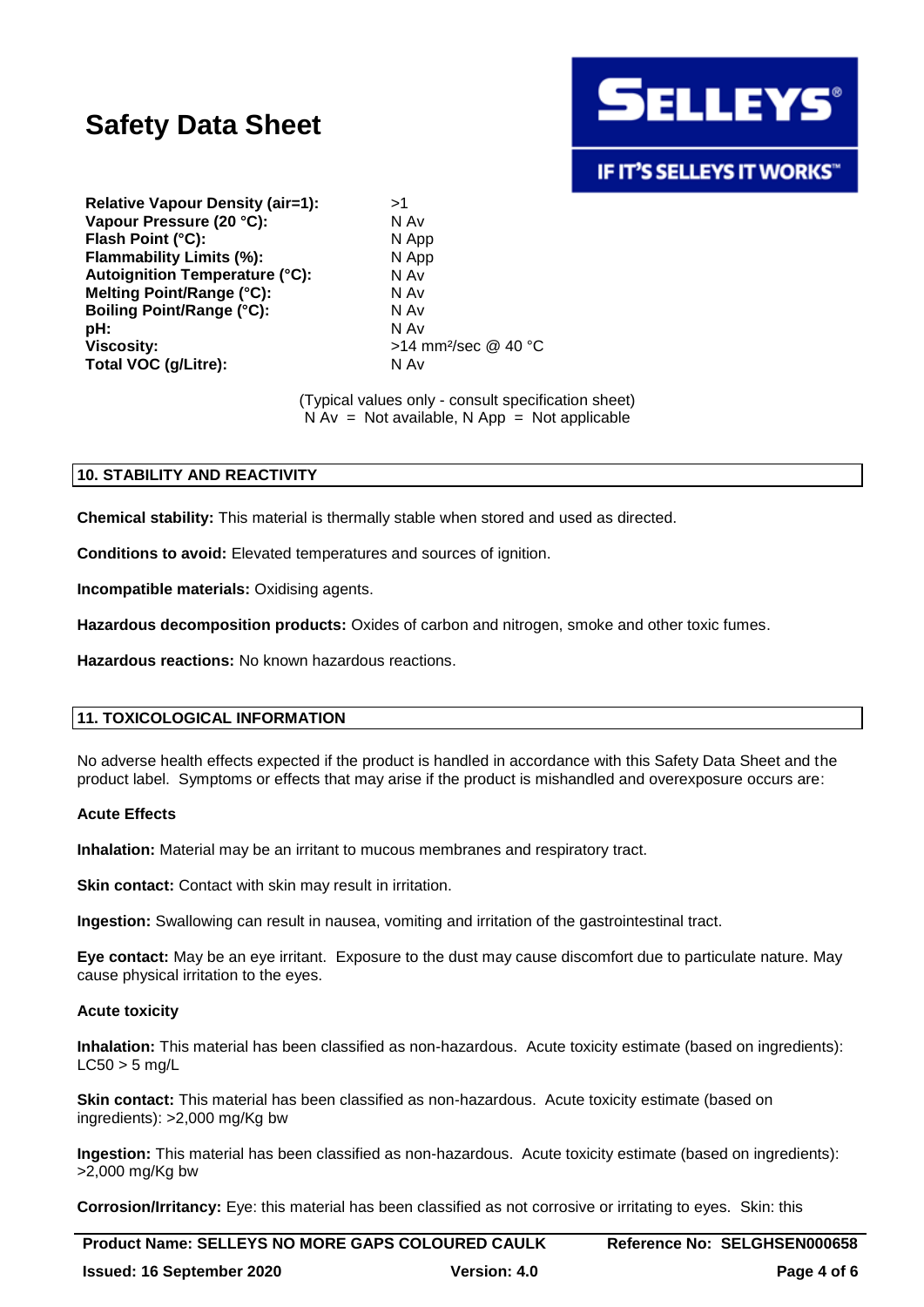

material has been classified as not corrosive or irritating to skin.

**Sensitisation:** Inhalation: this material has been classified as not a respiratory sensitiser. Skin: this material has been classified as not a skin sensitiser.

**Aspiration hazard:** This material has been classified as non-hazardous.

**Specific target organ toxicity (single exposure):** This material has been classified as non-hazardous.

### **Chronic Toxicity**

**Mutagenicity:** This material has been classified as non-hazardous.

**Carcinogenicity:** This material has been classified as non-hazardous.

**Reproductive toxicity (including via lactation):** This material has been classified as non-hazardous.

**Specific target organ toxicity (repeat exposure):** This material has been classified as non-hazardous.

### **12. ECOLOGICAL INFORMATION**

Avoid contaminating waterways.

**Acute aquatic hazard:** This material has been classified as non-hazardous. Acute toxicity estimate (based on ingredients): >100 mg/L

**Long-term aquatic hazard:** This material has been classified as non-hazardous. Non-rapidly or rapidly degradable substance for which there are adequate chronic toxicity data available OR in the absence of chronic toxicity data, Acute toxicity estimate (based on ingredients): >100 mg/L, where the substance is not rapidly degradable and/or BCF  $<$  500 and/or log K<sub>ow</sub>  $<$  4.

**Ecotoxicity:** No information available.

**Persistence and degradability:** No information available.

**Bioaccumulative potential:** No information available.

**Mobility:** No information available.

# **13. DISPOSAL CONSIDERATIONS**

Persons conducting disposal, recycling or reclamation activities should ensure that appropriate personal protection equipment is used, see "Section 8. Exposure Controls and Personal Protection" of this SDS.

If possible material and its container should be recycled. If material or container cannot be recycled, dispose in accordance with local, regional, national and international Regulations.

#### **14. TRANSPORT INFORMATION**

#### **ROAD AND RAIL TRANSPORT**

Not classified as Dangerous Goods by the criteria of the "Australian Code for the Transport of Dangerous Goods by Road & Rail" and the "New Zealand NZS5433: Transport of Dangerous Goods on Land".